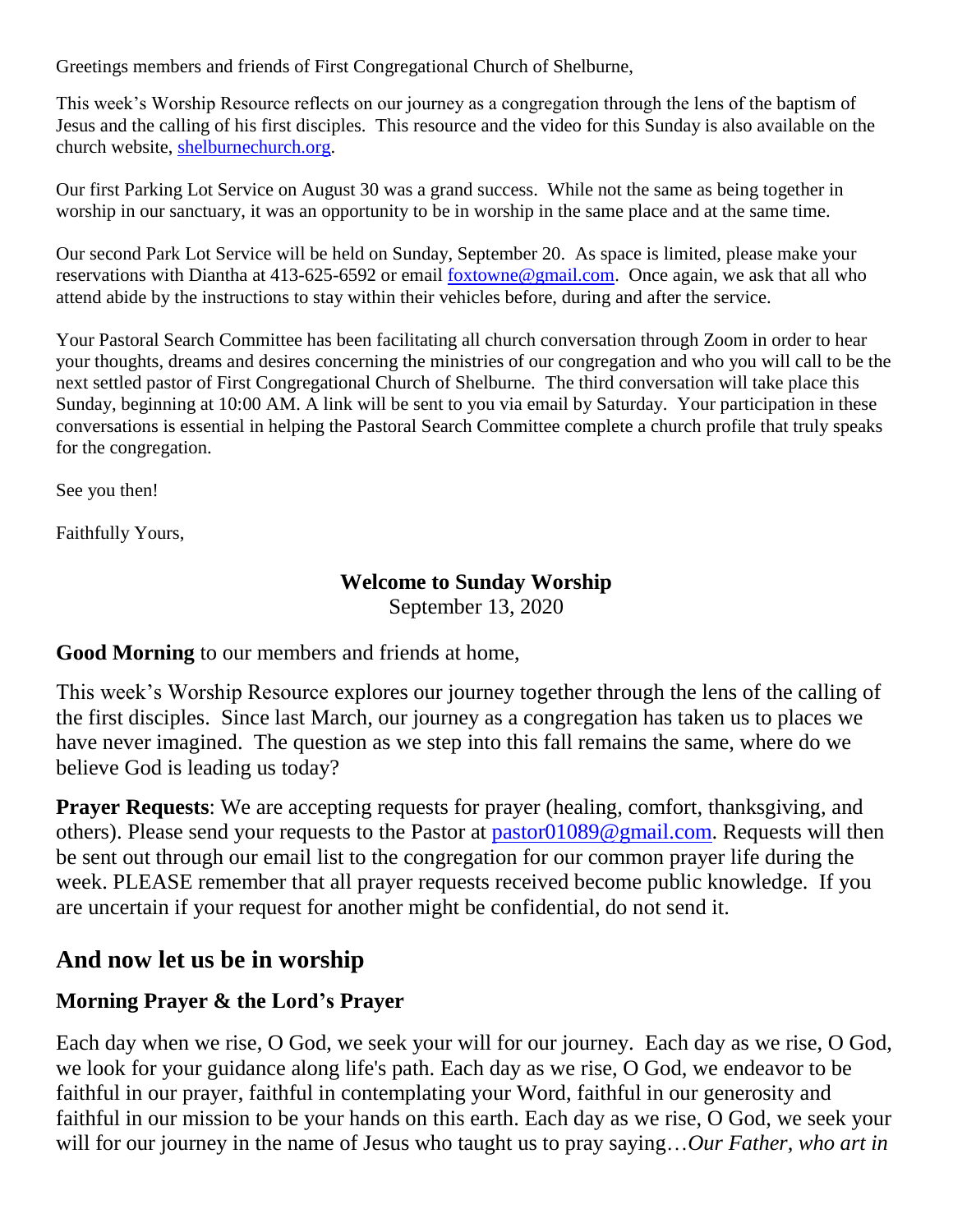*heaven, hallowed be thy name. Thy kingdom come, thy will be done, on earth as it is in heaven. Give us this day our daily bread and forgive us our debts as we forgive our debtors. And lead us not into temptation but deliver us from evil. For thine is the kingdom and the power and the glory forever. Amen.*

# **Prayers of the People**

Today's Prayers are a collection of first-person prayers under the heading of the Pilgrimage of Faith and tied together by the first section of the prayer known as Saint Patrick's Breast Plate.

I arise today through a mighty strength, Strong virtue of invocation of the trinity. Through belief in the threeness, Through the confession of the Oneness Of the creator of creation I arise today through a mighty faith, Strong with the mystery of the incarnation, Through belief in Christ Through the confession of his salvation Of the Child of God,

I arise today through a mighty hope Strong with the winds of Pentecost,

Through the belief in the Holy Spirit Through the confession of the Spirit's presence Of the passionate fire from on high.

I arise today and storms have assailed me. Grayness envelopes me and mist surrounds my going out and my coming in. Almighty God, creator even as with my body, so also with my soul. Redeemer, Christ: Sunshine and storm, mist and grayness eddy around my inner life. But as I trace the pattern, looking back, I know that both darkness and light have been your ordaining for my soul's health. Your constant care in all and everywhere is manifest. I arise today And ask for grace, Lord, grace to work while it is day, fulfilling diligently whatever you have appointed for me; doing small things in the day of small things, and great labours if you summon me to any; rising, working, sitting still, according to your word. Go with me, and I will go but if you go not with me, send me not; Go before me, if you put be forth let me hear your voice when I follow. For the glory of your great name.

I arise today Through every minute of this day, be with me Lord. Through every day of all this week, be with me Lord. Through every week of all this year, be with me Lord. Through all the years of all this life, be with me Lord. So shall the days and weeks and years be threaded on a golden cord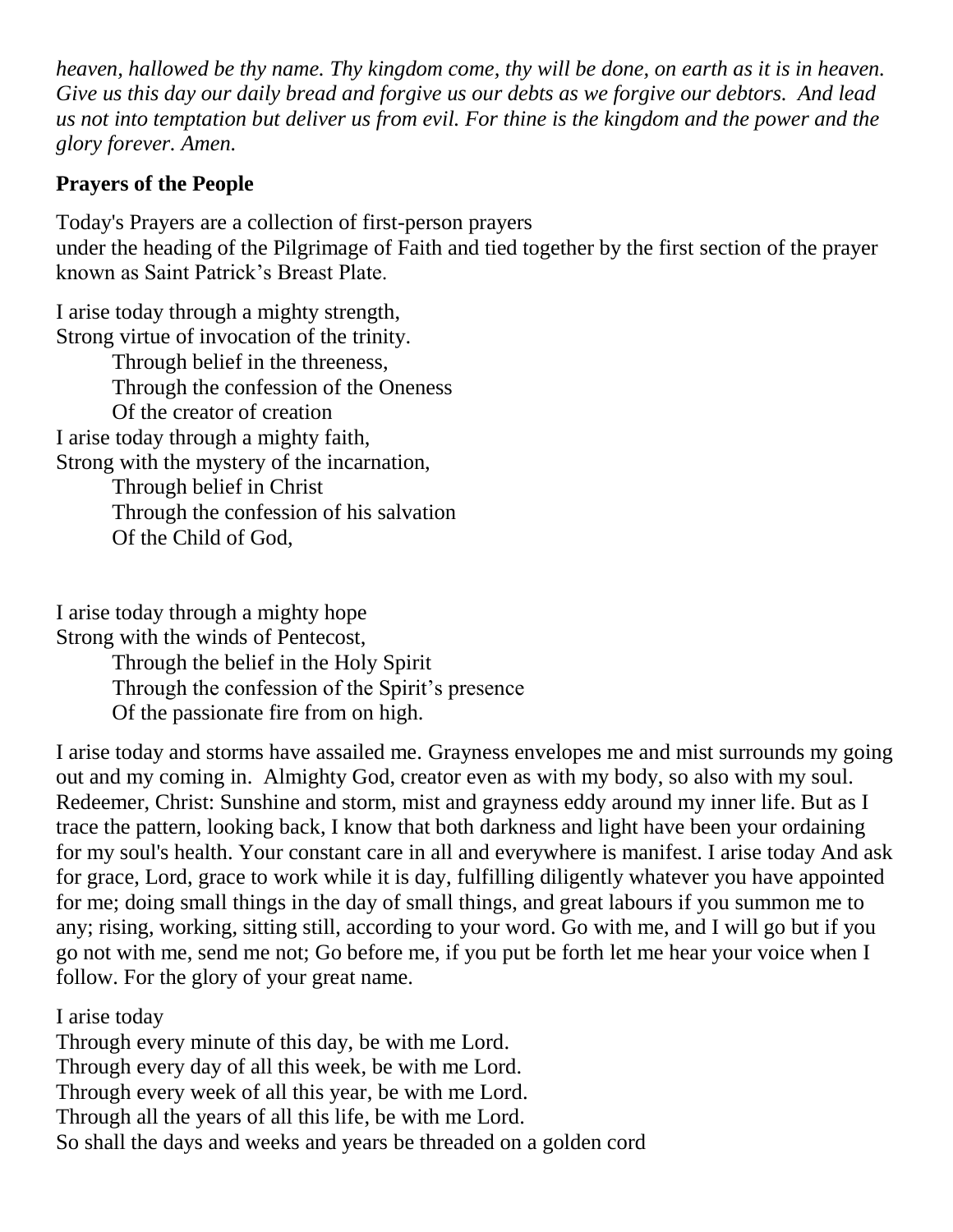And all draw on with sweet accord unto your fullness, Lord, That so, when time is past, by grace I may at last, be with you, Lord.

We arise this day, O Lord, One day further along our life's path, let us make our way to you, O God. Let us come each with words of praise on our lips. Let us come with concerns for ourselves and others. Let us come into your presence, to be with you and you with us, in this time of prayer and meditation…

We arise this day with a mighty strength, a mighty hope and a mighty faith. Amen.

#### **Scripture Reading:** John 1:29-42 *Whose Journey Is This Anyway?*

All four Gospels record the baptism of Jesus by John the Baptist. It is commonly held that Jesus was 30 years old when he went to the Baptist at the River Jordan. The Gospel according to John relates this event through the words of the Baptist and then makes the transition from John's ministry of preparation to the ministry of Christ as Jesus picks his first disciple.

*The next day he (John) saw Jesus coming toward him and declared,* 

*"Here is the Lamb of God who takes away the sin of the world! This is he of whom I said, 'After me comes a man who ranks ahead of me because he was before me.' I myself did not know him; but I came baptizing with water for this reason, that he might be revealed to Israel." And John testified, "I saw the Spirit descending from heaven like a dove, and it remained on him. I myself did not know him, but the one who sent me to baptize with water said to me, 'He on whom you see the Spirit descend and remain is the one who baptizes with the Holy Spirit.' And I myself have seen and have testified that this is the Son of God."*

*The next day John again was standing with two of his disciples, and as he watched Jesus walk by, he exclaimed, "Look, here is the Lamb of God!"* 

*The two disciples heard him say this, and they followed Jesus. When Jesus turned and saw them following, he said to them,* 

*"What are you looking for?" They said to him, "Rabbi", where are you staying?" "Come and see."* 

*They came and saw where he was staying, and they remained with him that day. It was about four o'clock in the afternoon. One of the two who heard John speak and followed him was Andrew, Simon Peter's brother. He first found his brother Simon and said to him, "We have found the Messiah". He brought Simon to Jesus, who looked at him and said, "You are Simon son of John. You are to be called Cephas".*

> After the reading, you may reflect on this passage and share your thoughts. There is a set of notes concerning this text for your reflection.